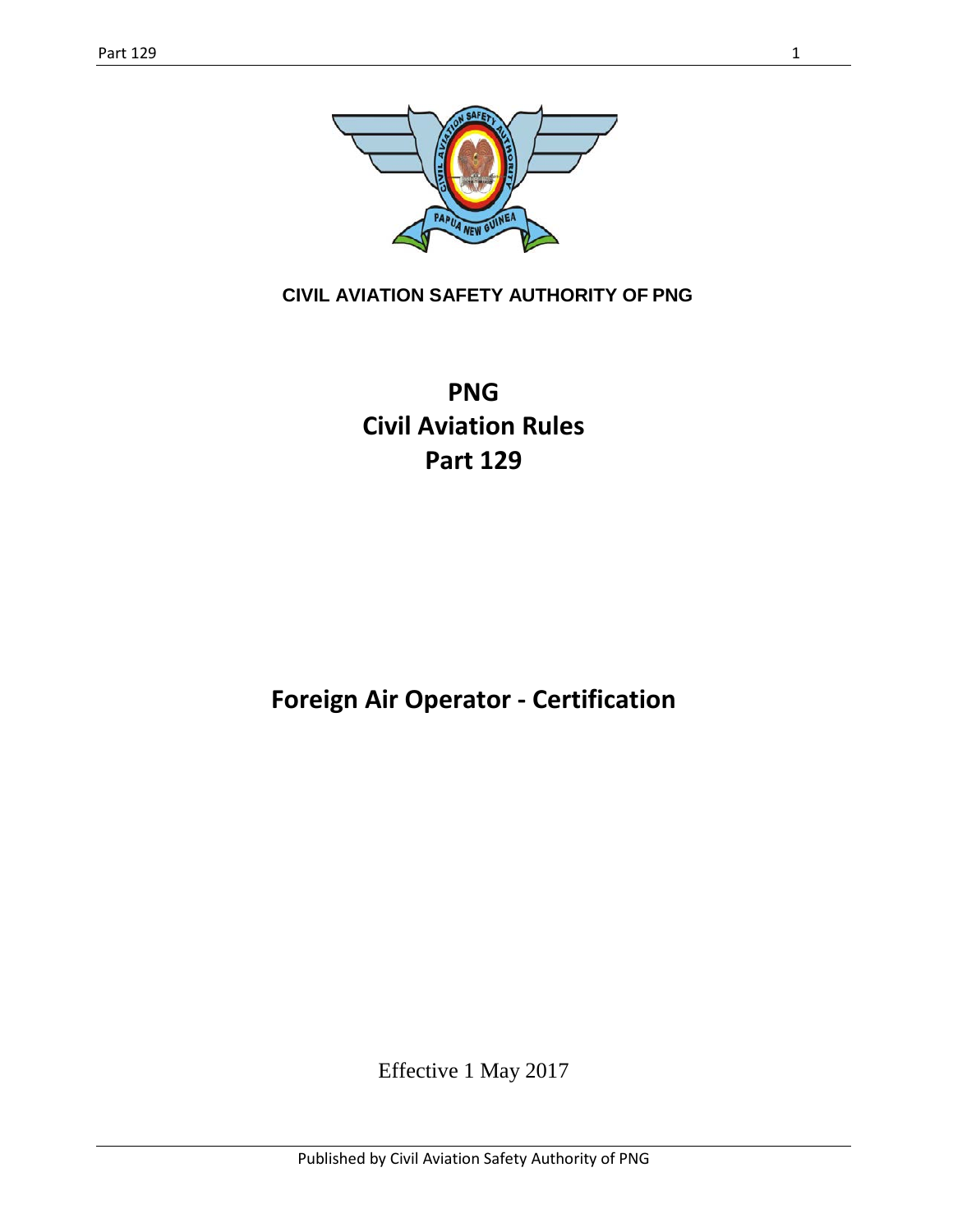## **DESCRIPTION**

Part 129 prescribes the certification and operating requirements for persons conducting foreign air transport operations involving more than two take-offs or landings within Papua New Guinea in any consecutive 28 day period or more than eight take-offs or landings within Papua New Guinea in any consecutive 365 day period.

It does not apply to operations conducted for the purpose of medical emergencies, including evacuations, or the carriage of medical supplies or body organs.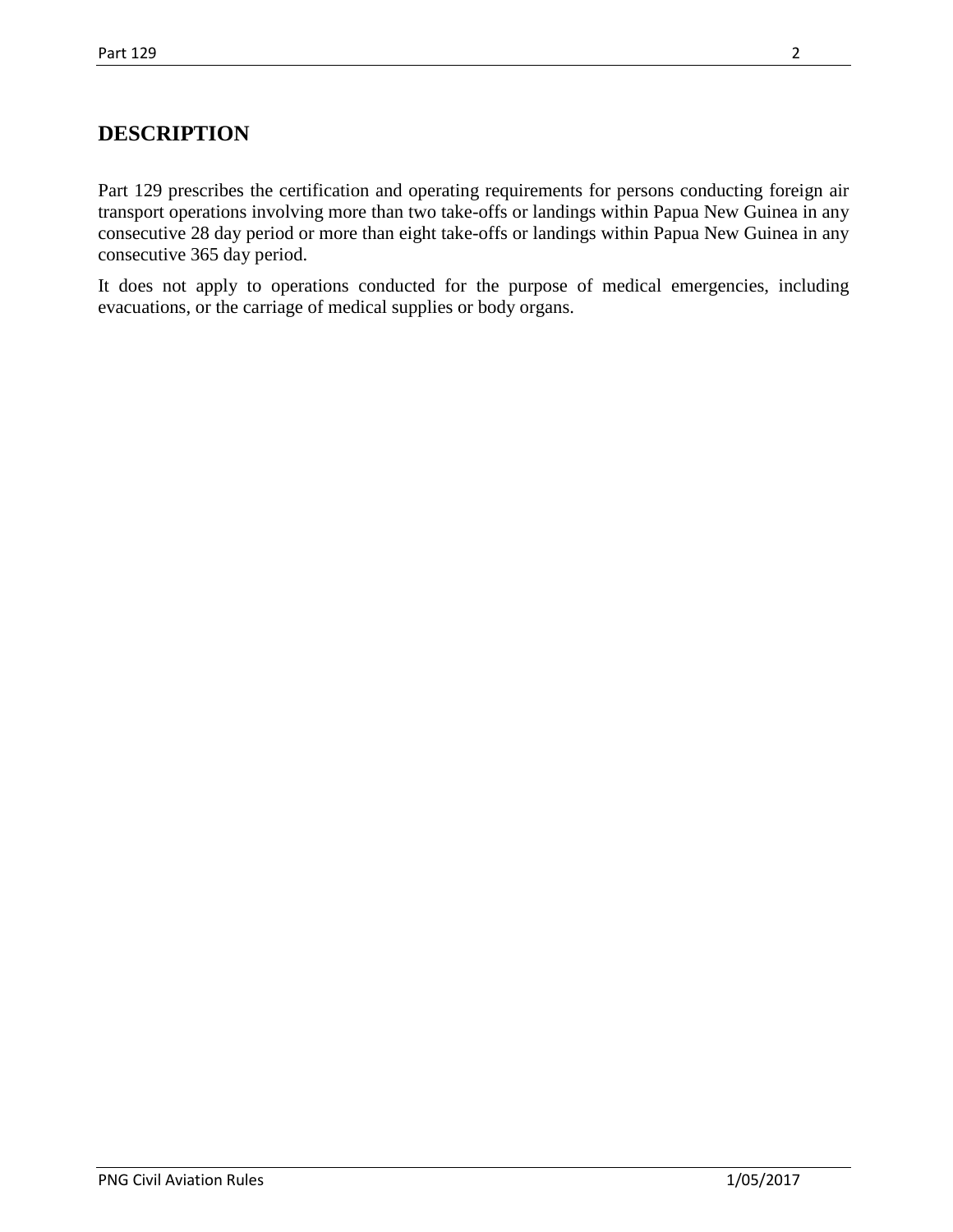## **BULLETIN**

This Part first came into force on 1 January 2004 and now incorporates the following amendments:

| Amendment   | <b>Effective Date</b> |
|-------------|-----------------------|
| Amendment 1 | 1 January 2011        |
| Amendment 2 | 1 May 2017            |

*Summary of amendments:*

| Amendment 2:<br>(Docket $16/129/01$ ) | Rule 129.9(2) amended to include the correct reference to rule<br>$129.63(a) (1)$ and $(2)$ . |
|---------------------------------------|-----------------------------------------------------------------------------------------------|
|                                       | Rule $129.13(b)(8)$ amended to correct the spelling of the word<br>'Papua'.                   |
|                                       | Rule 129.103 amended to correct the spelling of the word<br>'incorporated'.                   |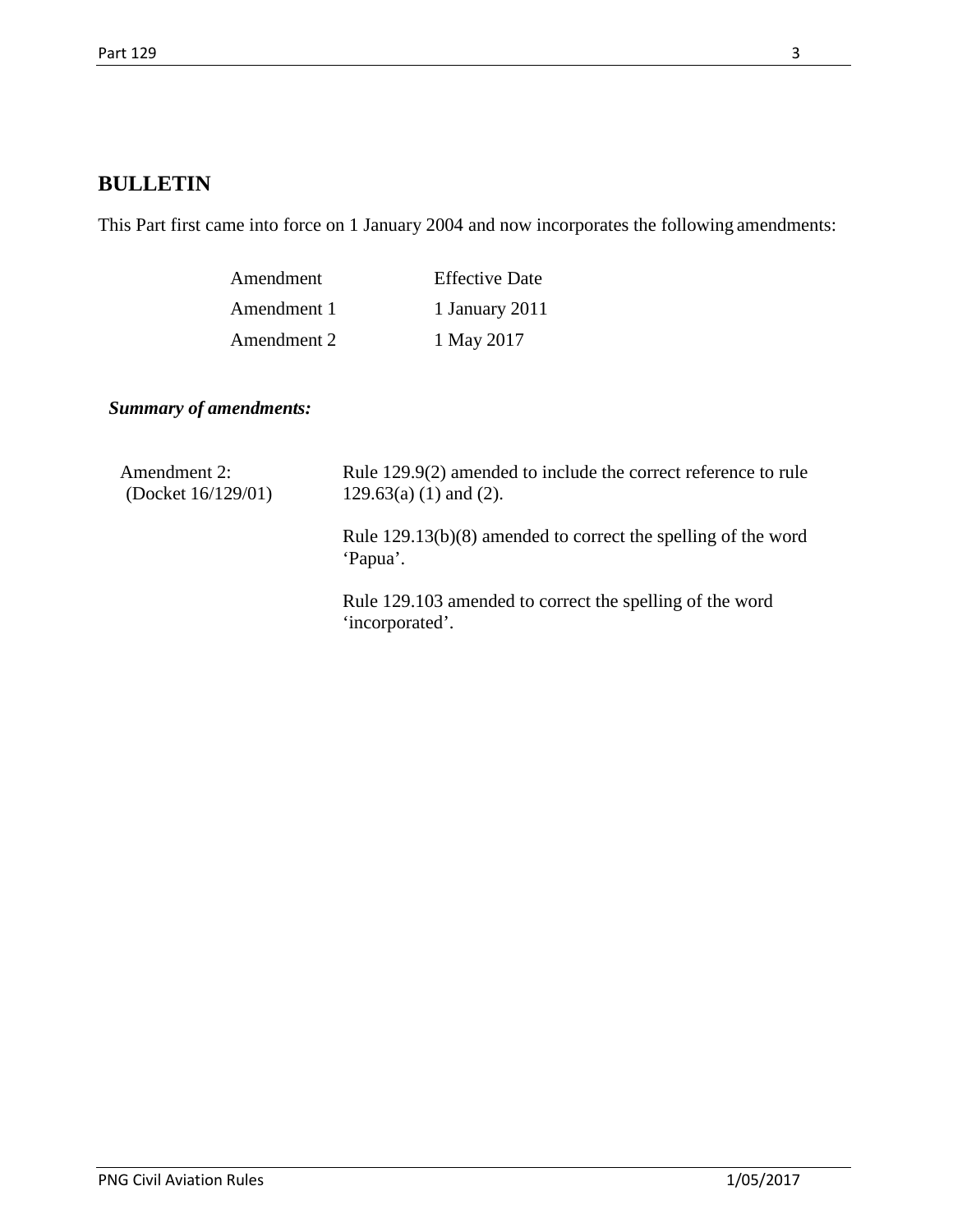# **Schedule of Rules**

|  | <b>Subpart A – General</b> |
|--|----------------------------|
|--|----------------------------|

### Subpart B - Foreign Air Operator - Certification Requirements

## Subpart C - Foreign Air Operator - Operating Requirements

### **Subpart D** - Reserved

10

 $\overline{4}$ 

 $\boldsymbol{6}$ 

8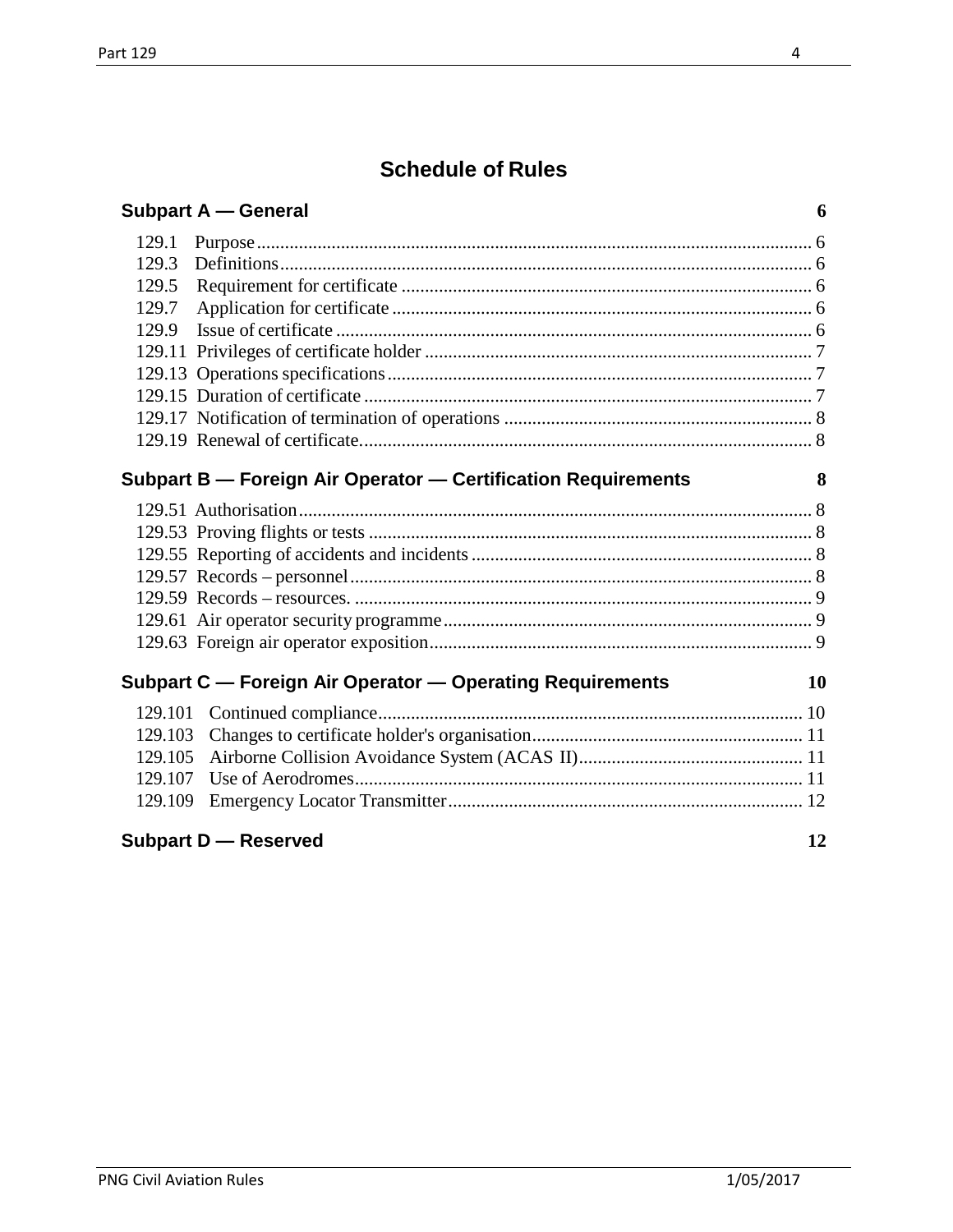## <span id="page-4-0"></span>**Subpart A — General**

### <span id="page-4-1"></span>**129.1 Purpose**

- (a) Except as provided in paragraph (b), this Part shall apply to persons conducting foreign commercial air transport operations of—
	- (1) more than two take-offs or landings within Papua New Guinea in any consecutive 28 day period; or
	- (2) more than eight take-offs or landings within Papua New Guinea in any consecutive 365 day period.
- (b) This Part shall not apply to commercial air transport operations conducted for the purpose of medical emergencies, including evacuations, or the carriage of medical supplies or body organs.

### <span id="page-4-2"></span>**129.3 Definitions**

In this Part—

**Foreign commercial air transport operation** means an operation to or from Papua New Guinea conducted by persons not domiciled in Papua New Guinea:

#### <span id="page-4-3"></span>**129.5 Requirementforcertificate**

No person shall perform an operation to which this Part applies except under the authority of, and in accordance with, a foreign air operator certificate issued under this Part.

#### <span id="page-4-4"></span>**129.7 Application for certificate**

Each applicant for the grant of a foreign air operator certificate shall—

- (1) complete form CAA 129/01 and submit it to the Director with a payment of the appropriate application fee not less than 90 days before the date of intended operation, unless a shorter period is acceptable to the Director; and
- (2) provide the details required by 129.13(b) for the operations specifications; and
- (3) provide for review those parts of its exposition relevant to its operations to, from, or within Papua New Guinea, required by 129.63; and
- (4) provide evidence of its authorisation required by 129.51.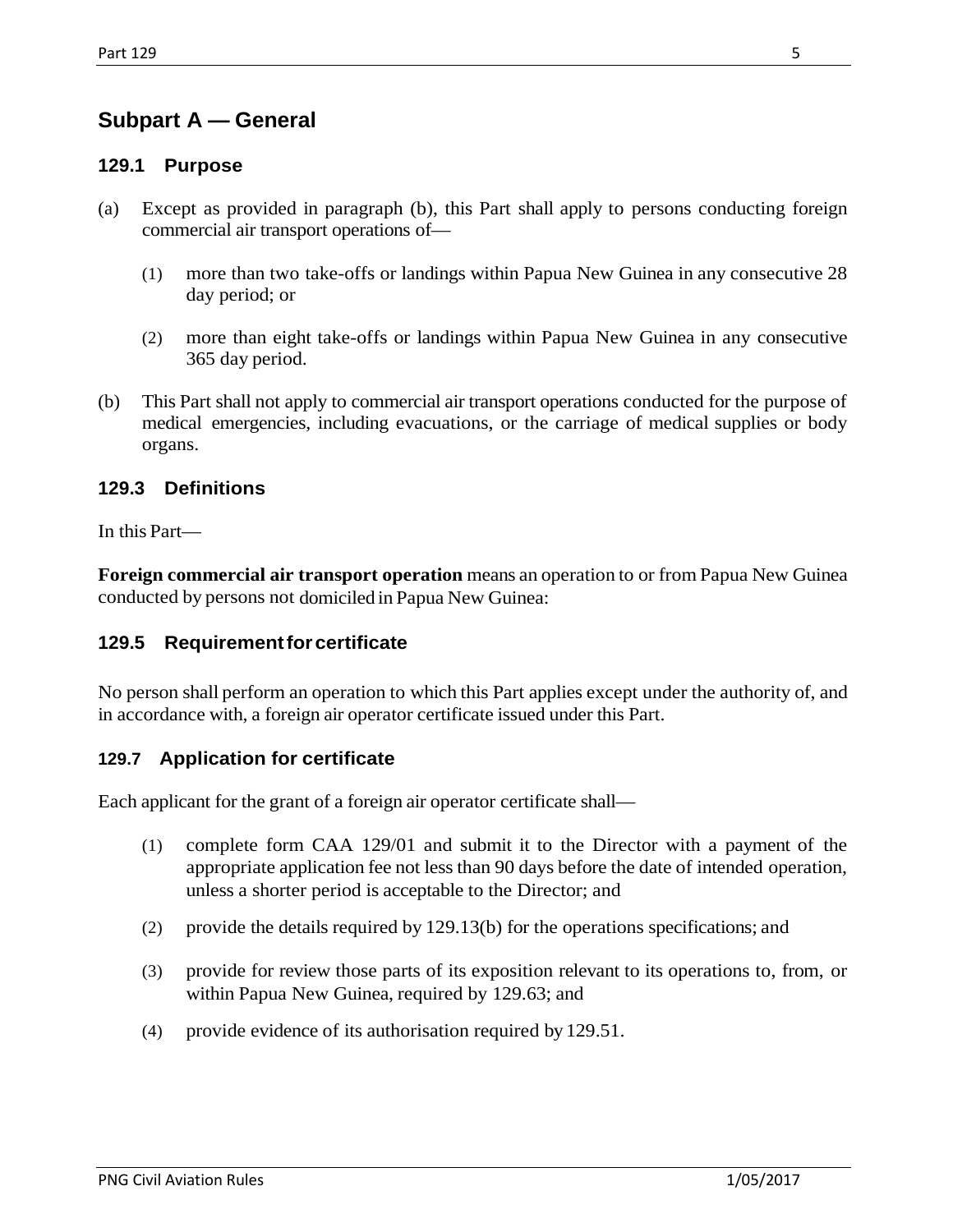### <span id="page-5-0"></span>**129.9 Issue of certificate**

An applicant is entitled to a foreign air operator certificate if the Director is satisfied that—

- (1) the applicant meets all applicable requirements of Subpart B; and
- (2) the applicant and the applicant's senior person or persons nominated in accordance with  $129.63(a)(1)$  and  $(2)$  are fit and proper persons; and
- (3) the ICAO contracting State or State or territory referred to in 129.51 is maintaining its functions in respect of the proposed foreign commercial air transport operation in accordance with the Convention; and
- (4) the granting of the certificate is not contrary to the interests of aviation safety.

### <span id="page-5-1"></span>**129.10 Privileges of certificate holder**

A foreign air operator certificate specifies the foreign commercial air transport operations that the holder of the foreign air operator certificate mayperform.

### <span id="page-5-2"></span>**129.13 Operations specifications**

- (a) A holder of a foreign air operator certificate must comply with the operations specifications on the certificate.
- (b) The operations specifications required by paragraph (a) must contain the following—
	- (1) reference to the foreign state approval to conduct commercial air transport operations:
	- (2) a statement regarding the responsibilities for regulatory oversight:
	- (3) the location of the certificate holder's principal base of operations:
	- (4) the location of other bases of operation:
	- (5) the certificate holder's address for service in Papua New Guinea:
	- (6) other business names under which the certificate holder may operate:
	- (7) the type of commercial air transport operation authorised:
	- (8) the routes to and from Papua New Guinea and the destinations within Papua New Guinea authorised:
	- (9) the senior persons required to be nominated by rule  $129.63(a)(2)$ :
	- (10) details of the aircraft authorised to be operated:
	- (11) details of aircraft authorised for use which are leased or hired by the certificate holder: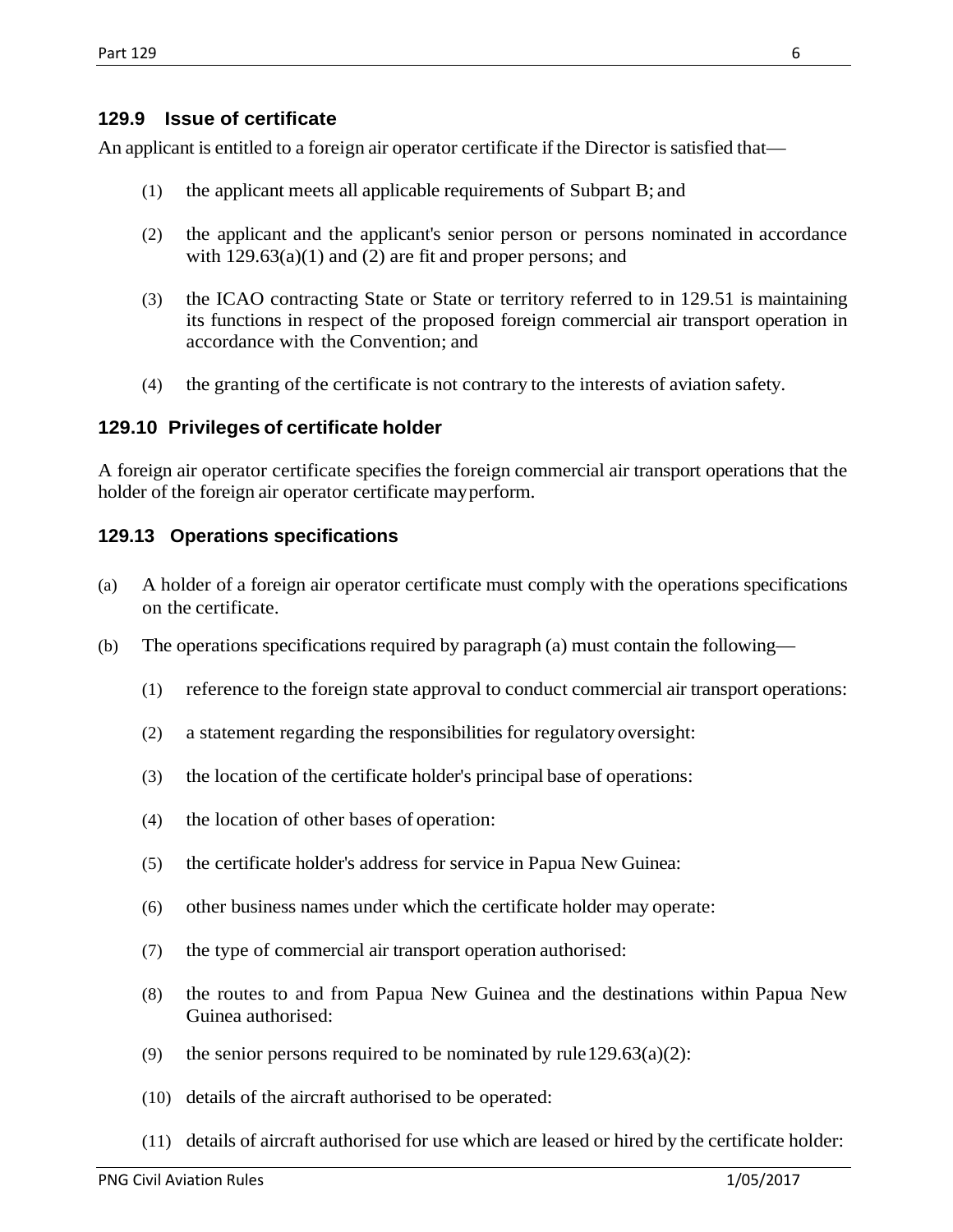- (12) names of PNG organisations providing services to the certificate holder in respect of the foreign commercial air transport operation:
- (13) arrangements for maintenance:
- (14) a statement regarding compliance with the security programme requirements of Part 108:
- (15) any exemption granted from any requirement of this or any other Part:
- (16) any limitation or and condition which the Director determines is necessary.

#### <span id="page-6-0"></span>**129.15 Duration of certificate**

- (a) A foreign air operator certificate may be granted or renewed for a period of up to five years.
- (b) A foreign air operator certificate remains in force until it expires or is suspended or revoked by the Director.
- (c) The holder of a foreign air operator certificate that expires or is revoked shall forthwith surrender the certificate to the Director.
- (d) The holder of a foreign air operator certificate that is suspended shall forthwith produce the certificate to the Director for appropriate endorsement.

#### <span id="page-6-1"></span>**129.17 Notification of termination of operations**

Each holder of a foreign air operator certificate who terminates operations to which this Part applies shall notify the Director in writing within 30 days of the date of termination.

#### <span id="page-6-2"></span>**129.19 Renewal of certificate**

- (a) An application for the renewal of a foreign air operator certificate shall be made by the holder on form CAA 129/01.
- (b) The application required by paragraph (a) shall be submitted to the Director before the application renewal date specified in the certificate or, if no such date is specified, not less than 60 days before the certificate expires.

### <span id="page-6-3"></span>**Subpart B — Foreign Air Operator — CertificationRequirements**

#### <span id="page-6-4"></span>**129.51 Authorisation**

Each applicant for the grant of a foreign air operator certificate shall be the holder of a valid air operator certificate or equivalent document issued by an ICAO contracting State or a State or a territory that is acceptable to the Director that authorises the holder to conduct proposed commercial air transport operations to, from, or within Papua New Guinea.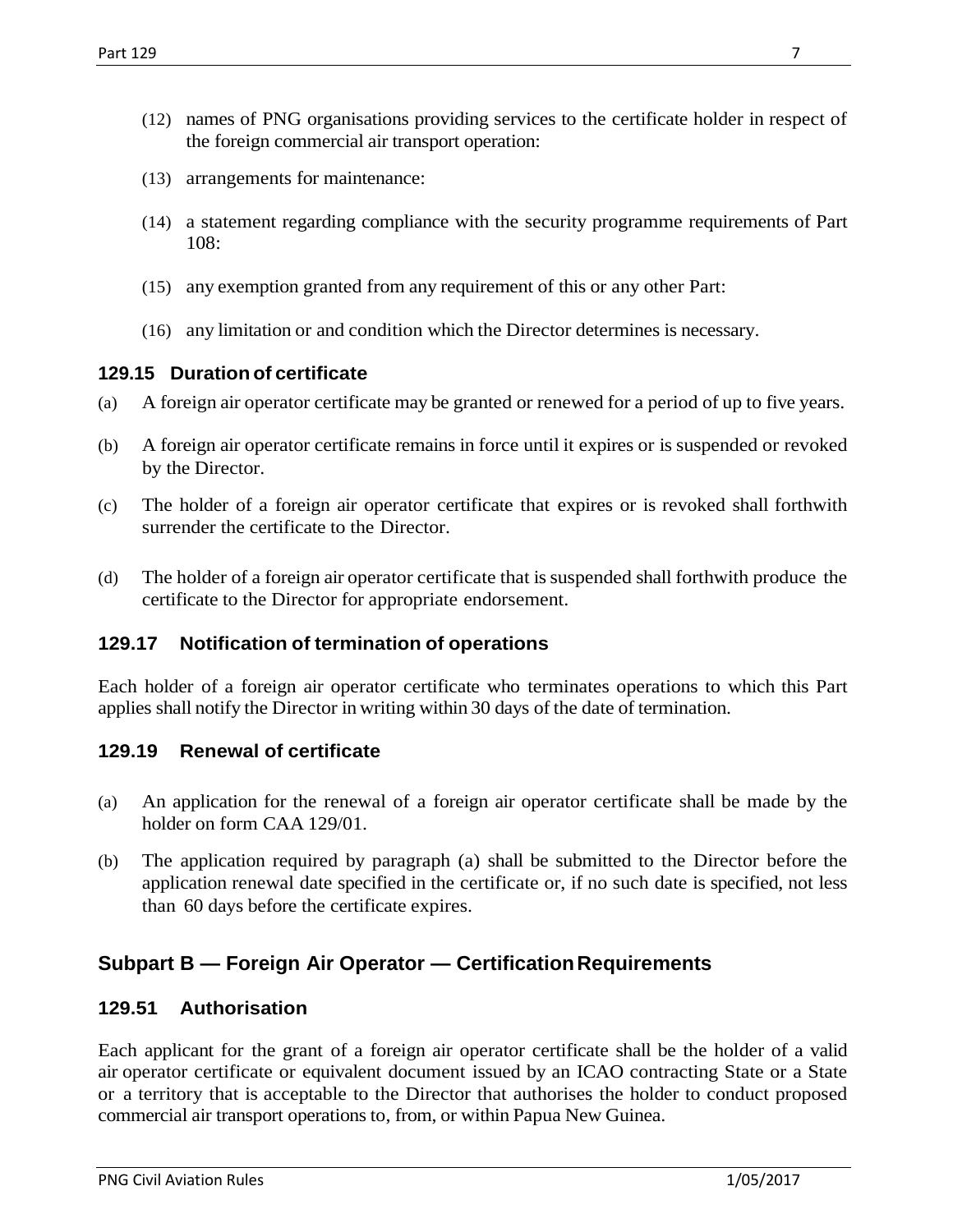### <span id="page-7-0"></span>**129.53 Proving flights or tests**

- (a) Each applicant for the grant or amendment of a foreign air operator certificate shall, if required by the Director, perform proving flights or tests to satisfy the Director that it can meet any relevant prescribed requirement.
- (b) The flights or tests shall be conducted in a manner acceptable to theDirector.

### <span id="page-7-1"></span>**129.55 Reporting of accidents and incidents**

Each applicant for the grant of a foreign air operator certificate shall establish procedures for notifying any accident or incident involving its aircraft and occurring within Papua New Guinea to the Director, in accordance with Part 12.

### <span id="page-7-2"></span>**129.57 Records – personnel**

Each applicant for the grant of a foreign air operator certificate shall establish procedures to ensure that—

- (1) an accurate record is maintained, in Papua New Guinea, of each person employed, contracted, or otherwise engaged by it who is based in Papua New Guinea if that person in the performance of their duties is—
	- (i) required to hold an aviation document; or
	- (ii) exercising any delegation of the Director's functions or powers; or
	- (iii) exercising any authorisation granted by the certificate holder.
- (2) the record includes details of—
	- (i) the relevant experience, qualifications, and training of each person listed under subparagraph (1); and
	- (ii) the scope, validity, and currency of any licence or rating referred to in subparagraph  $(1)(i)$ ; and
	- (iii) the delegations referred to in subparagraph  $(1)(ii)$ ; and
	- $(iv)$  authorisations referred to in subparagraph  $(1)(iii)$ .
- <span id="page-7-3"></span>(3) the record is retained in Papua New Guinea for two years from the date that employee—
	- (i) ceases to perform duties requiring a licence or rating; or
	- (ii) exercises any delegation or authorisation.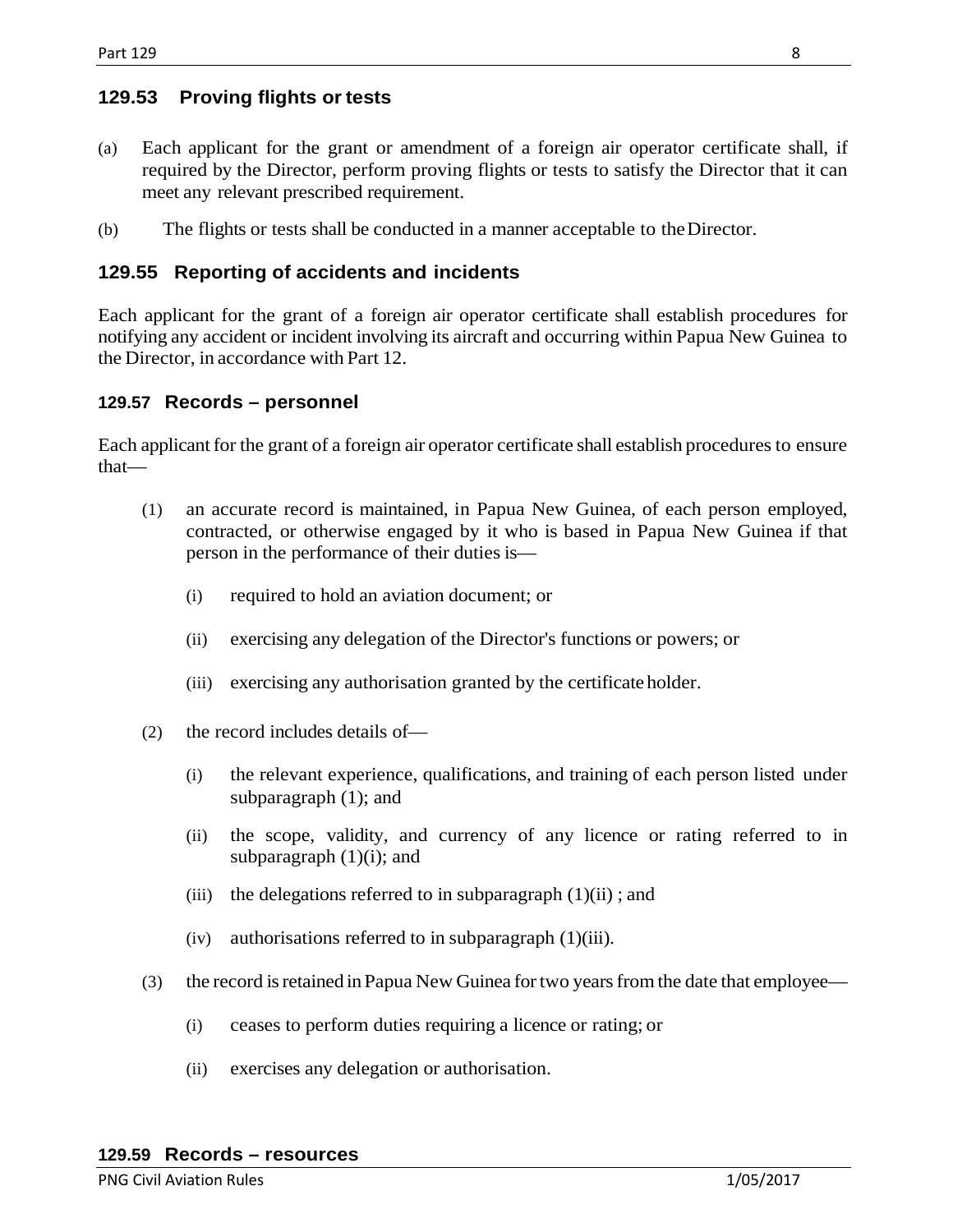Each applicant for the grant of a foreign air operator certificate shall—

- (1) establish procedures to ensure details are recorded of testing, checking, and calibration of any safety-critical resources used in carrying out the operations specified on the certificate; and
- (2) retain in Papua New Guinea the record of details required by subparagraph (1) for 2 years from the date the details are recorded.

### <span id="page-8-0"></span>**129.60 Air operator security programme**

Each applicant for the grant of a foreign air operator certificate that proposes to conduct an commercial air transport operation to which this Part applies, that is carrying ten or more passengers shall establish an air operator security programme that meets the requirements of Part 108.

### <span id="page-8-1"></span>**129.63 Foreign air operator exposition**

- (a) An applicant for the grant of a foreign air operator certificate must ensure that its exposition contains the following details—
	- (1) the titles and names of its senior person or persons based in Papua New Guinea:
	- (2) the titles and names of its senior person or persons who have responsibility for the following:
		- (i) commercial air transport operations:
		- (ii) control of airworthiness andmaintenance:
		- (iii) the safety management system:
		- (iv) the quality management system:
		- (v) security.
	- (3) the duties and responsibilities of the senior person or persons specified under paragraphs (a)(1) and (2), including matters for which they have responsibility to deal directly with the Director on behalf of the applicant's organisation:
	- (4) a summary of the scope of activities at each location within Papua New Guinea where operational personnel are based for the purpose of providing the foreign commercial air transport operations:
	- (5) an organisation chart showing lines of responsibility of the senior persons specified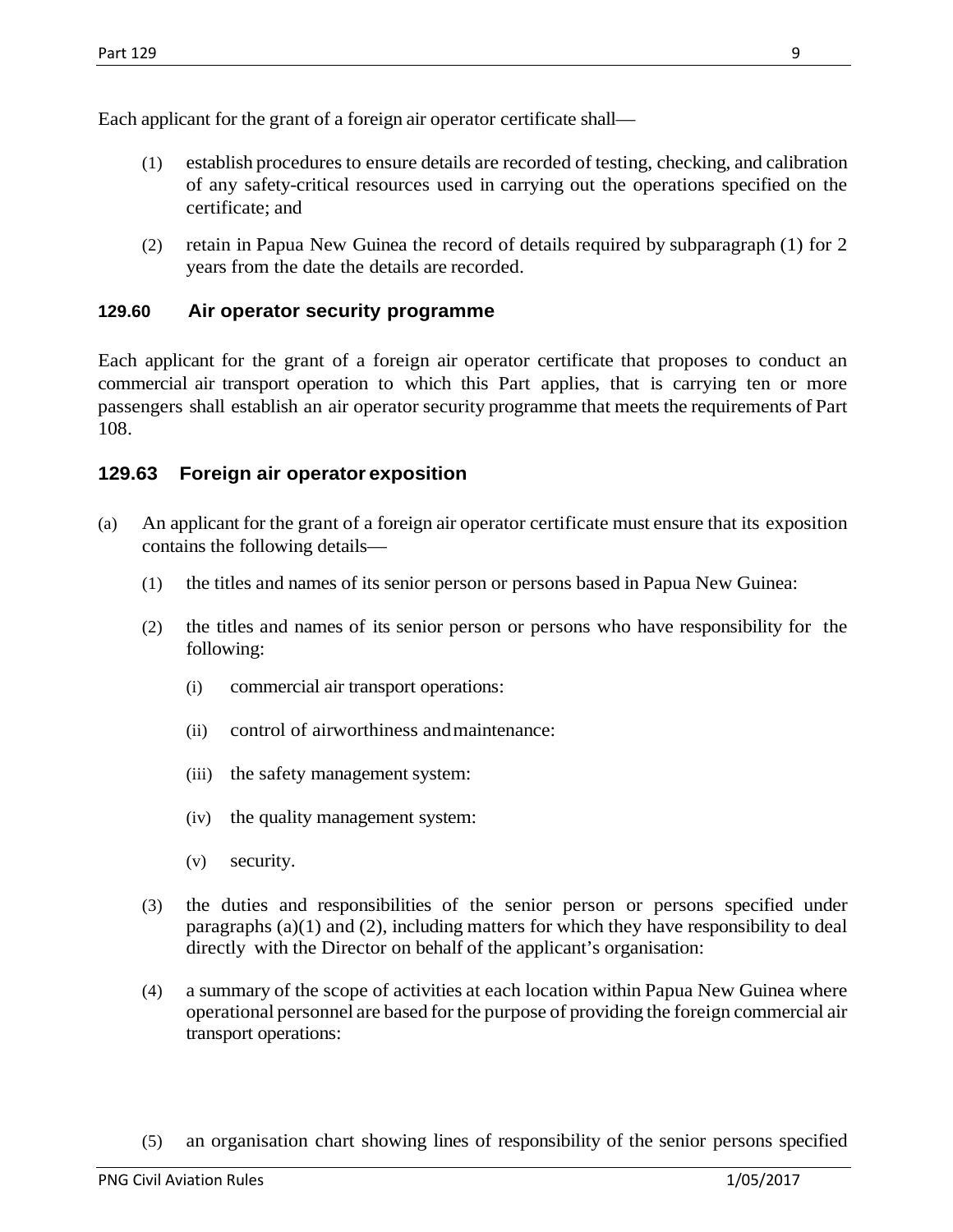under paragraphs  $(a)(1)$  and  $(2)$ , and extending to each location listed under paragraph  $(a)(4)$ :

- (6) a summary of the applicant's staffing structure at each location listed under paragraph  $(a)(4)$ :
- (7) the principal place of operation in its country of domicile and, where applicable, its main operations base and main maintenance base:
- (8) appropriate contacts within the civil aviation authority that have principal oversight of the applicant's organisation:
- (9) the procedures required by—
	- (i) 129.55 regarding accidents and incidents:
	- (ii) 129.57 regarding personnel records:
	- (iii) 129.59 regarding resource records:
- (10) where required by 129.61, the air operator security programme:
- (11) the procedures by which the exposition is authorised, controlled, distributed, amended, and reviewed:
- (12) such other information that is required by it to satisfactorily conduct operations to which this Part applies.
- (b) The Director shall not issue the applicant with a foreign air operator certificate unless the applicant's exposition as it relates to foreign commercial air transport operations is acceptable to the Director.

### <span id="page-9-0"></span>**Subpart C — Foreign Air Operator — Operating Requirements**

### <span id="page-9-1"></span>**129.101 Continued compliance**

- (a) A holder of a foreign air operator certificate must comply with the operations specifications required by rule 129.13.
- (b) A holder of a foreign air operator certificate must—
	- (1) continue to meet the standards and comply with the requirements of Subpart B; and
	- (2) hold at least one current copy of those parts of the certificate holder's exposition required to be provided by 129.7(3) and the operations specifications relevant to the Foreign Air Operator Certificate at each major location in Papua New Guinea specified in the exposition; and
	- (3) comply with every procedures detailed in the certificate holder's exposition; and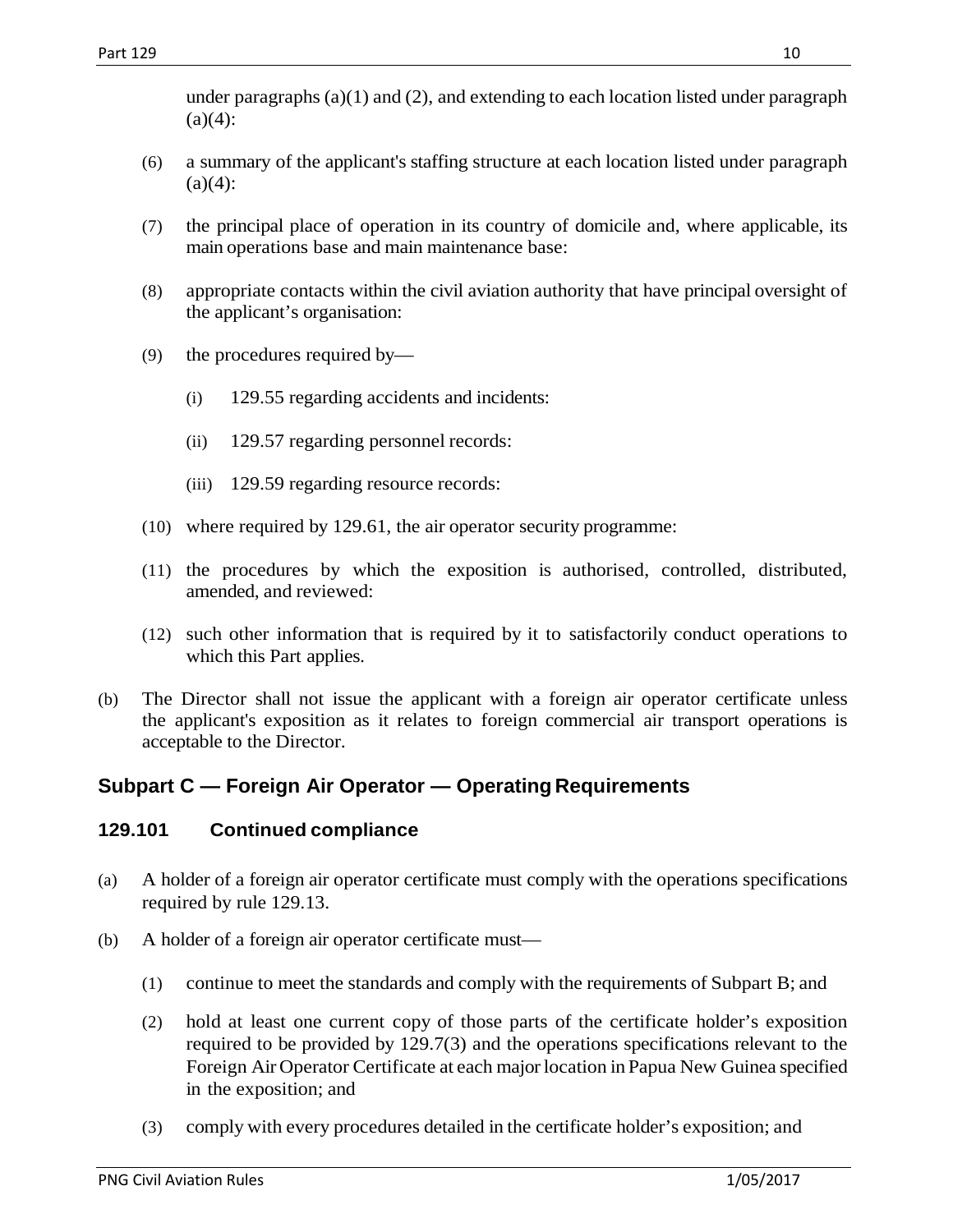- (4) make each applicable part of the certificate holder's exposition and the operations specifications issued by the Director under this Part available to personnel who require those parts to carry out their duties.
- (c) When requested by the Director to do so, a holder of a foreign air operator certificate must make available to the Director the certificate holder's exposition containing the details required by 129.63.

### <span id="page-10-0"></span>**129.103 Changes to certificate holder's organization**

- (a) A holder of a foreign air operator certificate must—
	- (1) ensure that the exposition is amended to reflect changes to the organization and changes to the procedures for conducting commercial air transport operations to or from Papua New Guinea; and
	- (2) provide the Director with a copy of every amendment to its exposition as soon as practicable after the amendment is incorporated into its exposition.
- (b) Where the holder of a foreign air operator certificate proposes to make a change to any of the information required by rule 129.13(b) to be in the operations specifications, notification to, and approval in writing by the Director is required before the changes takes effect.
- (c) Changes to the exposition required under rule 129.63 as a consequence of a change proposed under paragraph (b) must not take effect until the Director has issued revised operations specifications approving the change.
- (d) The Director may specify in writing conditions under which the foreign air operator may operate during or following any of the changes specified in paragraph (b).
- (e) A certificate holder must comply with any conditions prescribed under paragraph (d).
- (f) A certificate holder must amend the exposition for the holder's organisation as the Director may consider necessary in the interests of aviation safety orsecurity.

### <span id="page-10-1"></span>**129.105 Airborne Collision Avoidance System (ACAS II)**

A holder of a foreign air operator certificate must ensure that a turbine-powered aeroplane, with a MCTOW greater than 5700kg or a certificated passenger seating capacity greater than 19 seats, operated to or from Papua New Guinea under that certificate is equipped with an ACAS II that meets the requirements of FAA TSO-C119b.

### <span id="page-10-2"></span>**129.107 Use of Aerodromes**

A holder of a foreign air operator certificate must ensure that an aeroplane conducting a foreign air transport operation under the authority of the certificate after 1 October 2009 does not use an aerodrome within Papua New Guinea for landing or taking-off unless-

(1) the runway to be used at the aerodrome is provided with a RESA at each end of the runway in accordance with the requirements of Part 139 Appendix A.1; or